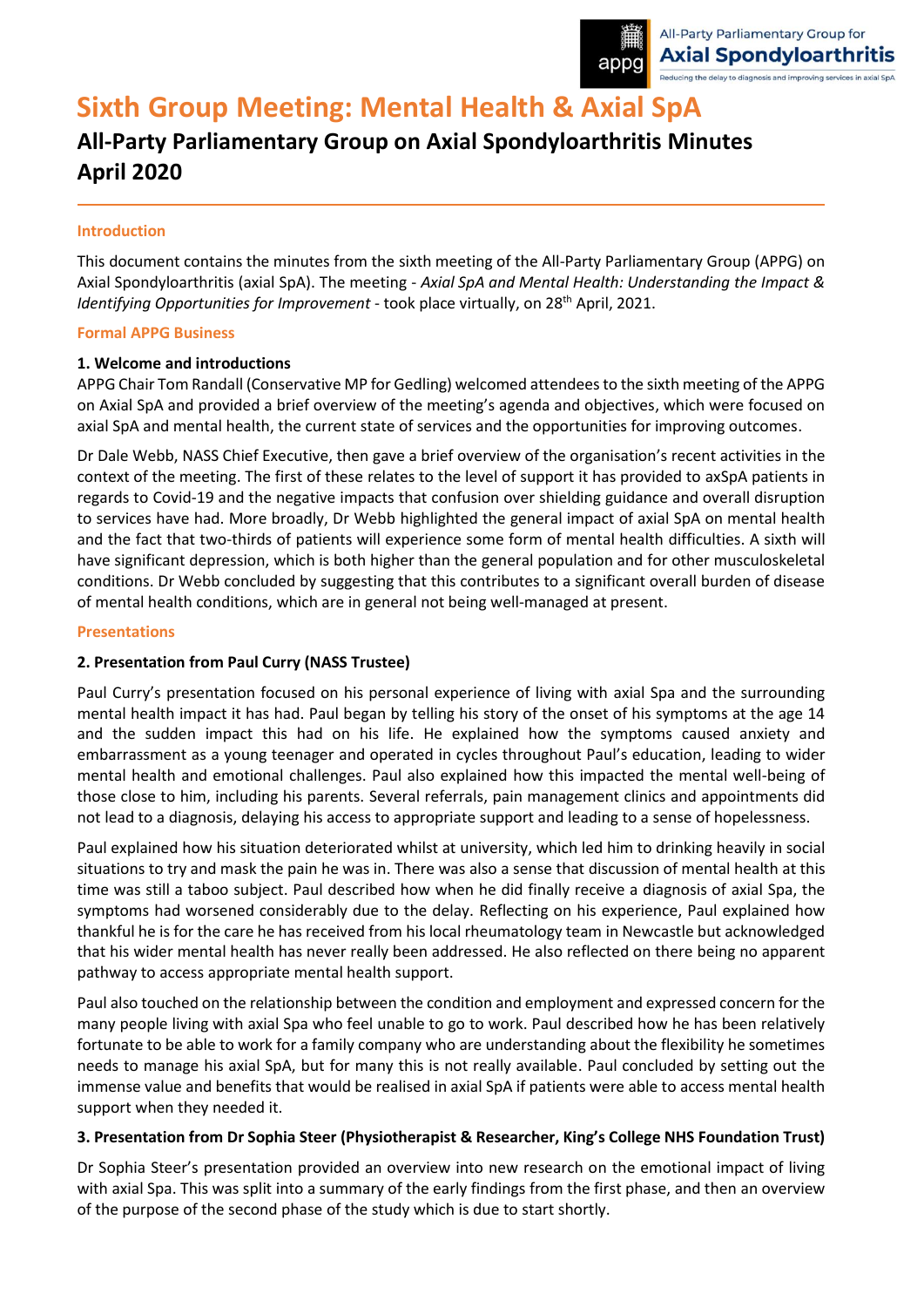Dr Steer began by setting out the context for the study. Many people living with axial Spa experience psychological distress and 40% of patients report some depressive symptoms. Pain, fatigue and disability often contribute to feelings of helplessness, social isolation and anxiety. These feelings are most prevalent in the year after diagnosis. Dr Steer described how patients with axial Spa commonly report the emotional elements of the condition, yet these symptoms are frequently overlooked during consultation processes. She also confirmed that there is a strong relationship between higher levels of mental well-being and positive prognosis.

Dr Steer went on to describe the aims of the project which were to deepen our understanding of the psychological impact of living with axial Spa and to identify the facilitators and barriers to positive emotional well-being. Phase 1 of the project involved a systematic qualitative review of literature relating to axial Spa, with 13 studies synthesised for further analysis. The studies were published between 2001-2019 and included 435 participants, 25% of which were women. Whilst none of these studies were primarily focused on emotions but there was a dominant narrative that emerged around the adverse impact of axial Spa on emotional well-being. Key barriers to positive well-being included a lack of authentication, stigmatisation associated with back pain, and delayed diagnosis. This led to anger, frustration, disappointment and sadness in many instances.

Positive facilitators for emotional well-being included a definitive diagnosis, exercise, anti-TNF medication, work, good knowledge and self-management of the disease, as well as support from family and friends. This often led to feelings of hope, happiness and satisfaction.

A social media review was also carried out and identified 500 relevant items for analysis. Posts were categorised under the following four themes: daily challenges, self-concept, and professional and personal relationships. Pain was a barrier to emotional well-being across all four themes and key concerns related to the difficulty of carrying out daily activities whilst dealing with symptoms. Overcoming challenges with the disease led to pride and positive emotions, while changes in physical appearance led to more negative selfevaluation. A lack of understanding and acknowledgement by professional employees contributed to vulnerability whilst personal relationships were impacted by issues such as being unable to carry out duties as a parent.

Dr Steer went to describe the next phase of the study which will include diary interviews and convening focus groups. This would seek to provide more evidence about emotional well-being during the early stages of disease and immediately following diagnosis, addressing the gaps from the literature and social media review. To conclude Dr Steer set out how the review has highlighted the negative emotional impact of axial SpA across the life course, with significant consistency in terms of the barriers to emotional well-being.

# **4. Presentation from Dr Ben Thompson (Consultant Rheumatologist, Newcastle Hospitals NHS Foundation Trust)**

Dr Ben Thompson's presentation focused on current service delivery in the context of mental health and axial SpA and opportunities for improvement. This began from the perspective of Newcastle's axial SpA service which covers a large geographical area. The team is made of 4 rheumatology consultants, a specialist nurse, an extended scope physiotherapist and a rheumatology occupational therapist. It also part of the NASS 'Aspiring to Excellence' programme.

Dr Thompson acknowledged that mental health problems are common amongst his axial Spa patients, with strong prevalence of significant depression. This can be devastating for some individuals, particularly as anxiety and depression often have an impact on patient reporting of their condition. Mental health is included as part of routine outcomes measures, including the ASQOL questionnaire and the MSK-HQ, which ensures that this information is available to healthcare professionals. This can provide a platform for appropriate intervention, however there is limited inclusion of mental health as part of national guidelines for axial Spa.

Mental health issues are often presented to rheumatology professionals as patients generally have a better relationship with their consultant as opposed to primary care. However, these professionals will have had very little training in mental health support and the referral pathways are subject to variability and delays. Dr Thompson also described how mental health is often viewed as being separate from rheumatology, which has caused issues when it comes to securing additional funding.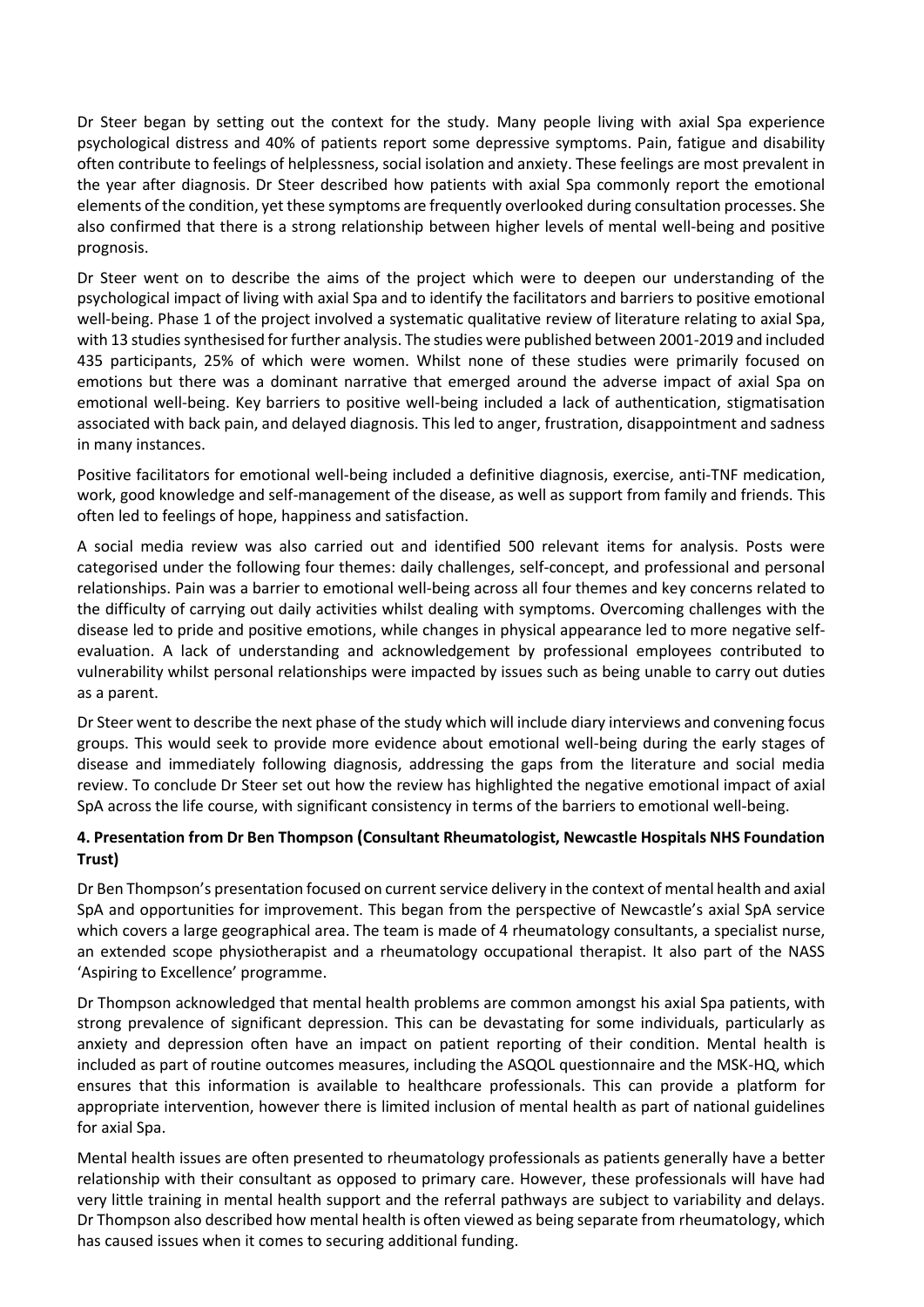Dr Thompson then provided an overview of the services available in Newcastle for these issues. This includes access to a Rheumatology Occupational Therapist, who provides education for patients struggling to cope with the disease, and clinical health psychology. Coverage of clinical health psychology across UK rheumatology teams is at 40% and these teams can deal with more complex cases on a 1-1 basis. More longer-term issues will require referral back to the GP, whilst patients can also be signposted to self-referral resources such as the talking therapy service in Newcastle. For the most serious issues, a crisis team is available with psychiatric help 24 hours a day.

Dr Thompson's presentation concluded with an overview of what best practice might look like. He suggested that this would likely involve effective better identification, awareness of local services to enable appropriate referral, dialogue between different providers to develop referral pathways and ensuring that best practice is shared. Mental health support and treatment could be included in national guidelines, whilst nurses and specialists could also receive more comprehensive training in this area.

# **5. Presentation from Dr Max Henderson (Associate Professor of Psychiatry, Leeds Institute of Health Sciences)**

Dr Henderson provided his perspective as a mental health professional and focused on how the management of long-term conditions could be improved. This began with an overview of his current role as a liaison psychiatrist providing assessments, diagnosis and management plans for patients experiencing both physical and mental health issues. These liaison psychiatrists are often trained in psychiatry and hospital medicine.

Dr Henderson then went on to define multimorbidity, which involves patients with two or more long-term conditions and is not restricted to the elderly. These long-term conditions cannot be cured but require careful management. He described how multimorbidity is neither rare nor special, however it is unfamiliar due to the way medicine is taught. Students receive little guidance on the management of one condition in the presence of another and whilst this is clinically challenging, Dr Thompson described how the work of his team has demonstrated that it can be done. Multimorbidity was also referenced as an area which is greatly affected by social circumstances and the incidence is much higher amongst disadvantaged groups.

Conditions that occur together often influence one another and this is the case with musculoskeletal and mental health disorders. This leads to issues such as pain, trouble with sleeping, motivation as well more malign complications associated with social isolation and employment difficulties. The impact on employment is stark, particularly when patients are depressed as they have much reduced capacity to deal with the pain associated with their condition. The employment rate of individuals experiencing both MSK and mental disorders is half that of patients who suffer from MSK alone. Common mental disorders are often the tipping point which leads to a potential exit from the labour market and wider social isolation.

Dr Henderson then assessed the current state of mental health services which are not well equipped to deal with this scenario. They are underfunded, particularly in research terms, and the ambition of parity between physical and mental health is still a long way off. Services are also subject to significant variation in accessibility and are overwhelmed, particularly in the community sphere. This has only worsened during the pandemic. They are also poorly aligned to the needs of patients with multi-morbidities due to the focus on risk as opposed to clinical need.

Key measures to address this include education and training, improved collaboration and communication. Dr Henderson then described how these ambitions have been mentioned frequently in the past and much more action is required. This will involve defining a new purpose of medicine and moving beyond symptom alleviation to optimisation. For many people, this optimisation could involve returning to work or fully interacting with family and friends. This will create a shared endeavour between colleagues due to the necessity of greater collaboration. Dr Henderson concluded by suggesting that the management of musculoskeletal and common mental disorders could develop into a template for multimorbidity through adopting this approach.

### **6. Presentation from Sue Brown (CEO, The Arthritis and Muscoskeletal Alliance)**

The final presentation was delivered by Sue Brown, who shared the perspective of ARMA on the future of MSK and mental health care. Sue described how mental health has been a priority for the organisation in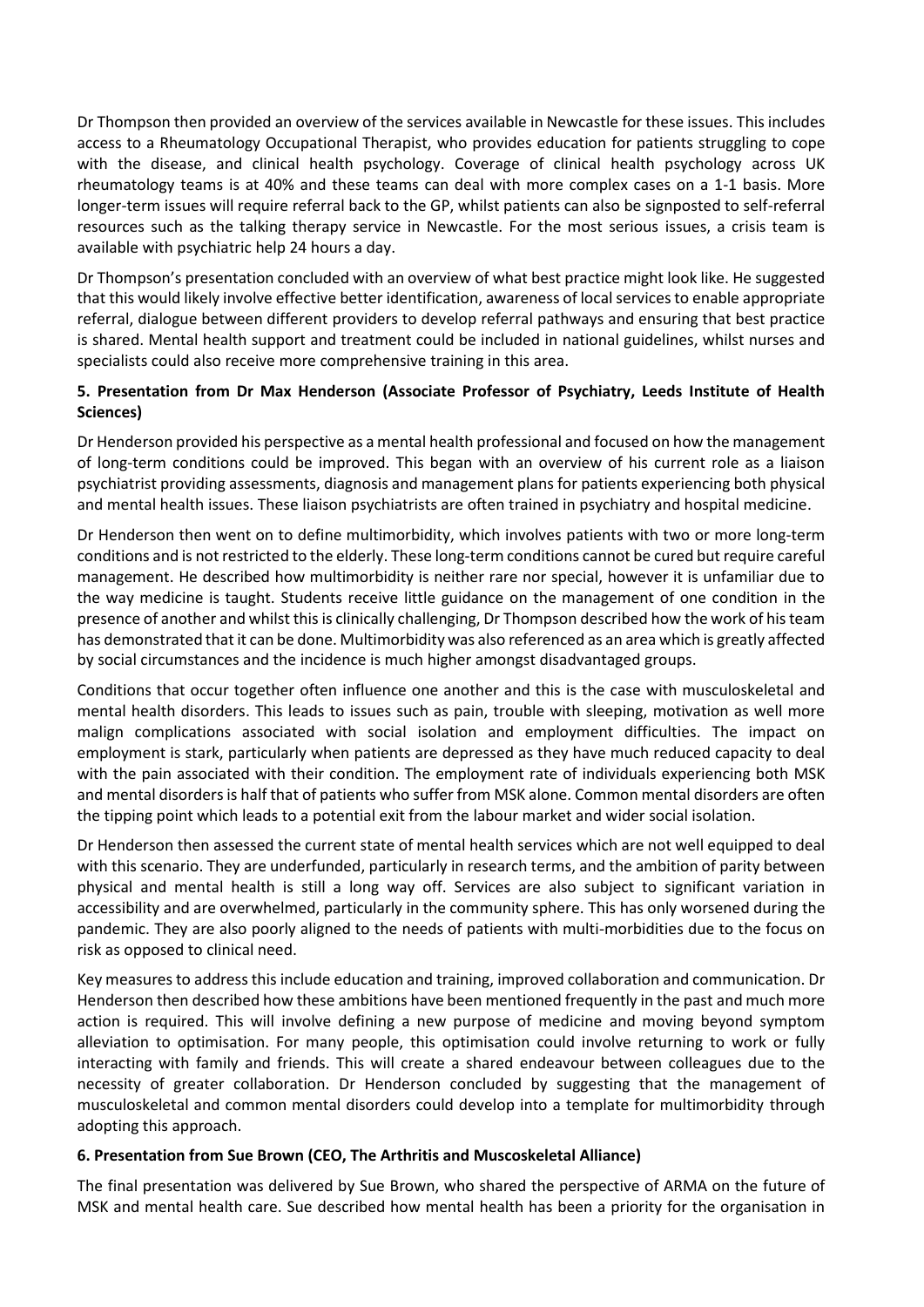recent years and in 2019 this involved hosting a roundtable bringing together both mental health and MSK stakeholders.

The roundtable identified several key insights on factors that impact mental health for patients with MSK. This included long delays in diagnosis, feelings of isolation, and the problems associated with transitions. These transitions include the whole diagnostic process, changing medications and impacts on employment. These insights provided the basis for four subsequent recommendations, two for services and two for individual professionals. For services, the 'increasing access to psychological therapies' programme should be expanded to cover long-term conditions, and more competencies need to be developed around MSK pain. Mental health support needs to be more integrated, with health psychologists working as part of the rheumatology teams.

For professionals, the roundtable advised that patients should be asked about their mental health. Sue described how professionals can be reluctant to do this due to fear of escalation and limited confidence in the referral process. With the presence of a health psychologist in the team, professionals immediately become much more confident in their ability to talk about mental health. The second recommendation for professionals was to provide sufficient signposting to patient organisations such as NASS. These organisations have a massive role to play in providing a forum for peer discussions and directing patients to appropriate support.

# **7. Question and Answer Session**

Tom Randall MP thanked the speakers for their presentations and opened the floor for wider group discussion, which was chaired by Dr Dale Webb. A summary of this discussion has been included below:

### **8. Discussion Overview**

Several axial Spa patients were invited to the panel to share their experiences of living with axial Spa. Key reflections provided by patients related to:

- **Employment:** There is a significant amount of work that needs to be done to support patients in employment. It was also acknowledged that the provision of mental health support within employment is rare and most people do not feel as though they can afford to take any time off. Even when patients are provided with time off work, the time limit associated with this can cause problems and put pressure on the recovery process.
- **Managing pain:** The experience of pain from axial Spa often has knock-on effects and can lead to other issues such as excess alcohol consumption or over-using medication as a nullifying strategy. It was also acknowledged that the impact of the pandemic has exacerbated the experience of pain in many instances.
- **Current service provision:** Contributors welcomed the focus on mental health during the meeting and the recognition of its close relationship to axial Spa. This was contrasted with their personal experiences with healthcare professionals throughout their axial SpA journey, who have generally not asked about mental health. There is also no clear referral pathway once these issues have been raised.
- **Best practice:** It was suggested that a key area of best practice would involve incorporating a clinical psychologist within the rheumatology team. This would provide the necessary reassurance for both patients and professionals to discuss mental health issues. It is also important to make the distinction between what is ideal and what is feasible. Ideal service provision would likely involve management by multidisciplinary teams containing a specialist with expertise on the effects of long-term pain on mental health. It was acknowledged that this would require both significant investment and patience to embed. Finally, it was suggested that the issue needs to be widely raised during conversations between clinicians and patients as part of an overall measurement process to quantify the scale of the problem.

Several rheumatology professionals were then invited to the stage to discusstheir conception of best practice and how this could be developed. Key reflections provided by the clinicians included: